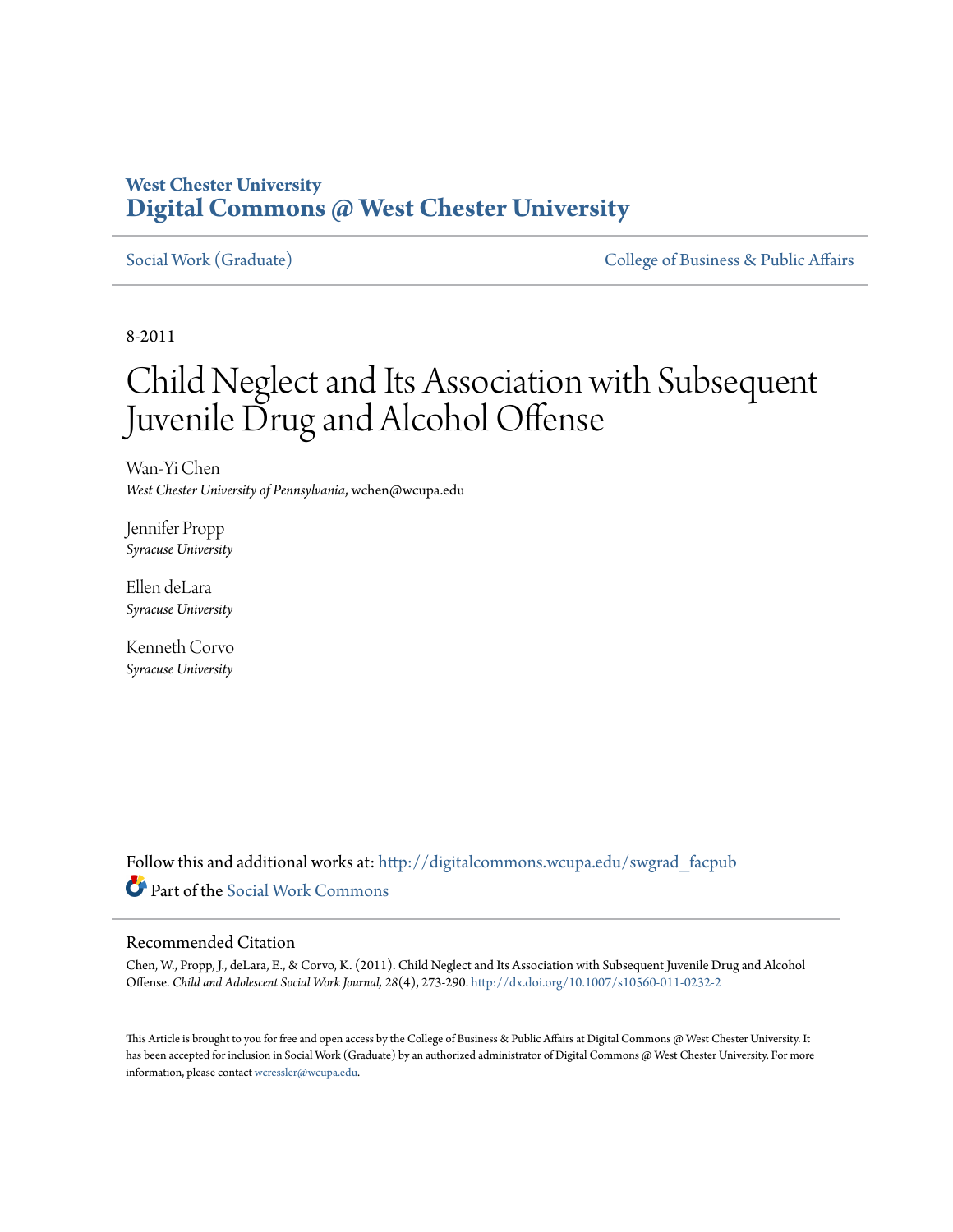## **[Syracuse University](http://syr.edu)**

[From the SelectedWorks of Ellen deLara](http://works.bepress.com/ellen_delara)

January 2011

Child Neglect and its Association with Subsequent Juvenile Drug and Alcohol Offense.

[Contact](http://works.bepress.com/ellen_delara/contact.html) Author

[Start Your Own](http://works.bepress.com/cgi/sw_user_setup.cgi) **SelectedWorks** 

Notify Me [of New Work](http://works.bepress.com/ellen_delara)



Available at: [http://works.bepress.com/ellen\\_delara/1](http://works.bepress.com/ellen_delara/1)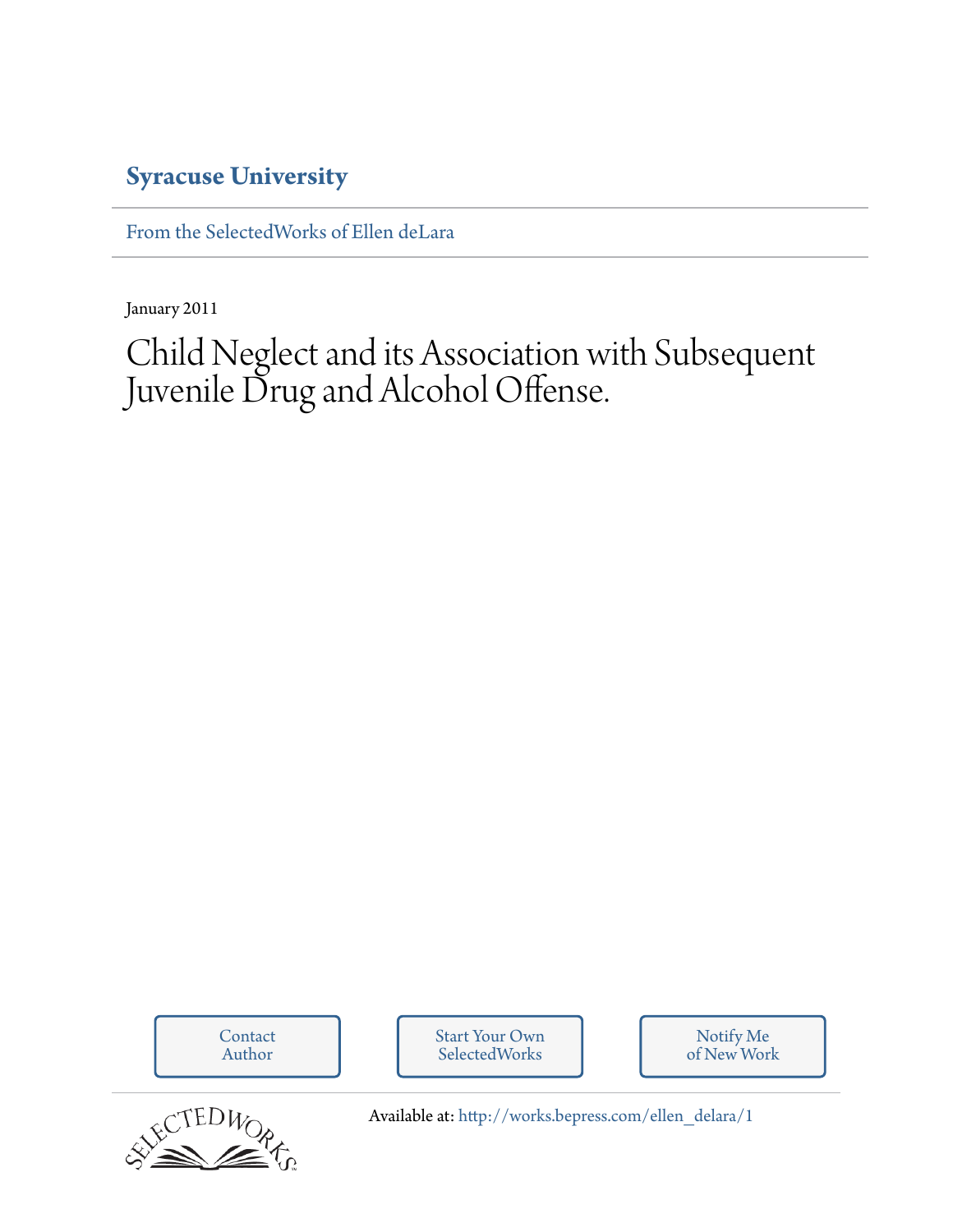This is an author-produced, peer-reviewed version of this article. The published version of this document can be found online in the *The Child & Adolescent Social Work Journal* ( doi: 10.1007/s10560-011-0232-2) published by *Springer*. The official page numbers are noted in brackets throughout the article.

### **Child Neglect and Its Association with Subsequent Juvenile Drug and Alcohol Offense**

**Wan-Yi Chen**, Syracuse University **Jennifer Propp**, Syracuse University **Ellen deLara**, Syracuse University

Keywords: Child neglect, Juvenile drug and alcohol offenses, Gender difference, Ethnic difference

#### **Abstract**

This study presents empirical findings about the association between childhood neglect and adolescents' subsequent involvement with drug and alcohol related offense from a sample of 251 neglected children and their community matched control ( $N = 502$ ) from a 17-year period longitudinal data set. Findings confirmed that neglected children were at greater risk to be arrested for later juvenile drug and alcohol offenses than non-neglected children. Being male, White and the presence of domestic violence also significantly contributed to elevated risks of being arrested for juvenile drug and alcohol violations for neglected children. Implications for practice and future research are discussed.

#### **Introduction**

Child neglect is an extremely serious issue challenging the healthy development of children. In the United States, about 7.4 out of every 1,000 children in the general **[end of page 273]** population experience neglect; constituting 64.5% of all child maltreatment victims (DePanfilis 2006). In addition, the data collected from the National Child Abuse and Neglect Data System (NCANDS) revealed that there were more than half a million child neglect victims in 2008 and approximately 32% of child maltreatment fatalities occurring in the same year were attributed to child neglect alone (Child Welfare Information Gateway 2010). Since neglect is more likely to be a long term developmental issue rather than an event–specific crisis (McSherry 2007), many incidents of child neglect ''fell under the radar'' and went unnoticed by teachers, healthcare workers, law-enforcers, and others. As a result, many of these victims failed to receive any child welfare services and appropriate health care in a timely manner (Thompson 2010).

Although the definition of ''child neglect'' contains a variety of contextual complexities (McSherry 2007), it can be broadly defined as a type of child maltreatment that refers to the failure by the caregiver to provide needed, age appropriate physical, educational, emotional, and medical care for the child (USDHHS 2009). There is, however, a critical challenge presented by the varying standards of what level of such care is considered to be sufficiently "adequate" by various researchers, practitioners, policy-makers and law enforcers (Dubowitz 2007). Furthermore, in various research on child maltreatment, the focus has primarily been directed to the study of abuse, perhaps due to the fact that harm inflicted on abused children is often more distinguishable; albeit the negative effects of child neglect, in reality, could be equally damaging (Gaudin 1999; Hildyard and Wolfe 2002). In many cases, child neglect was also found to be the precursor to abuse (Ney et al.1994).

Despite the fact that child neglect has been increasingly reported as a serious social problem, research on the specific effects of child neglect remains limited (Schumacher et al. 2001; Zuravin 1999). To date, a substantial body of research has examined the negative effects of maltreatment as a collective term on children and adolescents, however, there is seldom a differentiation made between child abuse and neglect. Instead the majority of research on the topic combines child abuse and neglect into a single category. Behl et al. (2003) expressed the need to conduct quantitative studies exclusively on child neglect after their extensive review of child welfare literature. Although child neglect often co-exists with other types of maltreatment, grouping it with other forms of maltreatment would make it challenging to determine whether the consequent negative effects are due to neglect itself or in combination with other forms of abuse. This could potentially obscure important behavioral or psychological distinctions (Widom 1989).

- W.-Y. Chen (&) J. Propp E. deLara K. Corvo School of Social Work, Syracuse University College of Human Ecology,
- Sims Hall, 4F, Syracuse, NY 13244, USA

e-mail: wchen20@syr.edu

J. Propp e-mail: jrpropp@syr.edu

E. deLara e-mail: edelara@syr.edu

K. Corvo e-mail: kncorvo@syr.edu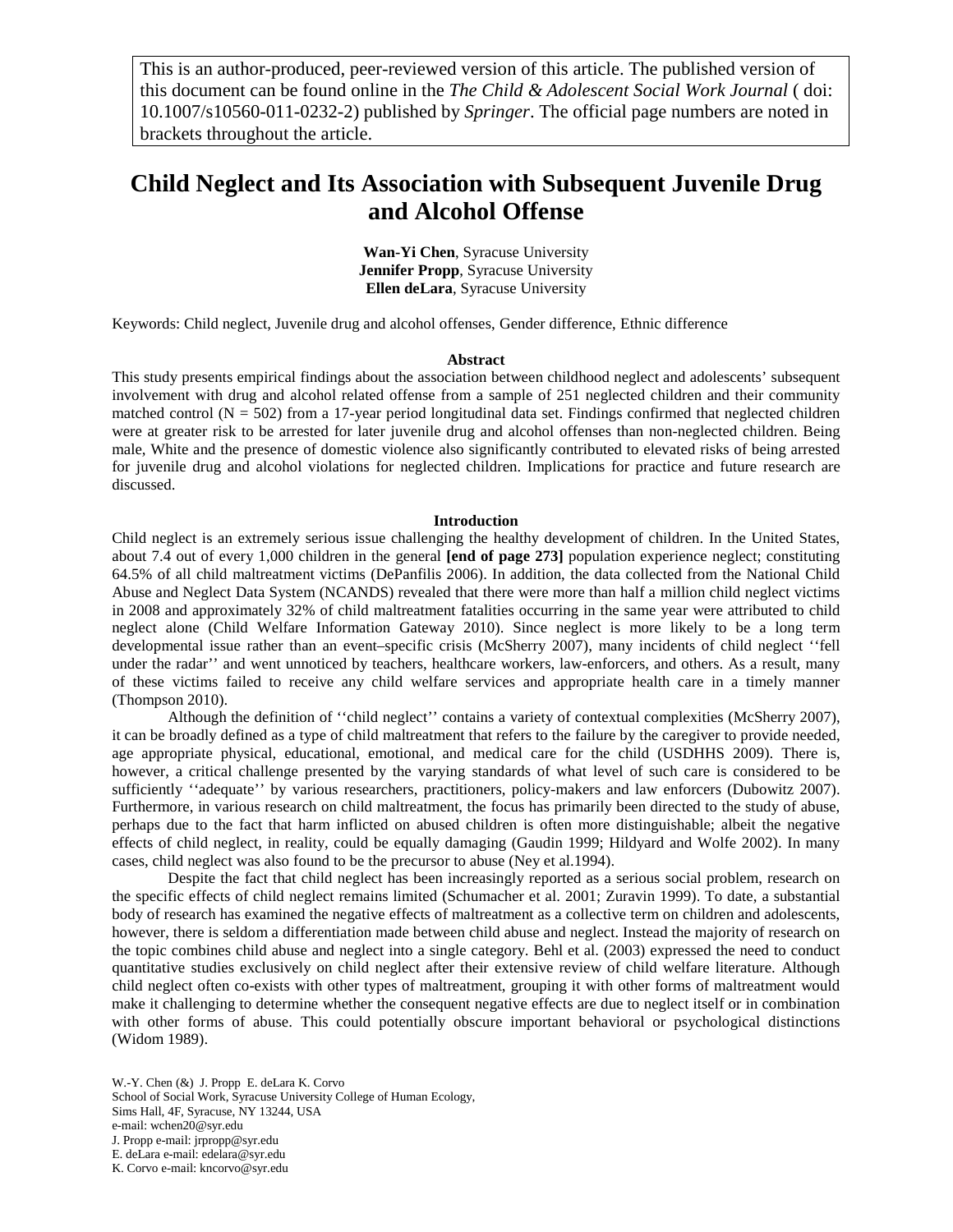Childhood is a pivotal developmental period of the life course where child neglect could lead to long-term detrimental consequences. Child neglect has been found not only to cause long lasting poor cognitive performance and lower academic achievement (Kendall-Tackett and Eckenrode 1996) for the victims, but also, potentially causes child neurobiological deficits—impairment of executive functions as well as elevation of the stress hormone cortisol (De Bellis 2005). In a study by Kendall-Tackett and Eckenrode (1996), results showed that neglected and abused/neglected children had significantly lower grades than the control group, but the grades of neglected children did not differ significantly from abused/neglected **[end of page 274]** children. This finding suggests that neglect alone, perhaps, has a significant effect on functioning, and poses the need for further examination into its consequences.

Children who were neglected during at a young age were found to have a significantly higher tendency to be involved in risky health behaviors such as violence perpetration, drug and alcohol abuse, and other behaviors during adolescence, and many extend these behaviors well into their adulthood (Brook et al. 2005; Hofstra et al. 2000; Moran et al. 2004; McGue and Iacono 2005). Among these delinquencies, underage alcohol abuse is a leading social and public health problem in this country. According to statistics from the 2005 Monitoring the Future (MTF) study, an annual survey of U.S. youth, more than 67% of 10th graders, and approximately 40% of 8th graders have consumed alcohol. Among these underage drinking adolescents in their respective groups, 22 and 11% were found to engage in binge drinking within the past 2 weeks (Johnston et al. 2006).

Even without knowing clearly whether or how the child neglect experience alone would increase the risks for adolescents' drug and alcohol abuse related offense, the relationship between child maltreatment and later adult use of alcohol has been established through empirical study. For instance, Ireland et al. (2002) found in their study that adolescents who have experienced child maltreatment are more likely to engage in drug and alcohol abuse, while Hamburger et al. (2008) reported a significant association between child maltreatment and preteen alcohol abuse among high risk youths. Additionally, Widom et al. (1995) reported that for women, childhood neglect significantly predicted the number of alcohol-related symptoms during adulthood while controlling for parental substance problems, childhood poverty, race, and age. In a study of female prisoners, Mullings et al. (2004) found that child neglect, not physical or sexual abuse was a significant predictor of later alcohol dependency. Specifically, neglect was the only childhood maltreatment variable that demonstrated direct effect.

Since the psychosocial processes by which child neglect alone could lead to subsequent alcohol and drug abuse during adolescence are less well understood, there is a need to conduct research to better understand the relationship between child neglect and later alcohol and drug abuse. An important question to ascertain is whether adolescents who have experienced child neglect are at higher risk later in life for alcohol and drug abuse. This research aims to investigate the long term connection between childhood neglect and adolescents' subsequent drug and alcohol offenses. The data analyzed derives from an existing data set that incorporates prospective research design in the original data collection. This study investigated three primary questions regarding the role of child neglect on juvenile drug and alcohol offenses. First, in comparison to their matched control group, are child neglect victims more likely to be involved with subsequent juvenile drug and alcohol offenses? Second, are there gender and ethnic differences regarding juvenile drug and alcohol offense behaviors between child neglect victims and their matched control? Third, what are the potential risk factors from natural parents on subsequent juvenile drug and alcohol offenses for child neglect victims? Addressing these questions moves forward our ability to identify the connection between child neglect and subsequent drug and alcohol offenses during adolescence. **[end of page 275]**

#### **Drug and Alcohol Abuse and Childhood Neglect**

De Bellis (2002) used a developmental traumatology perspective to discuss the connection between child maltreatment related PTSD and the likelihood of alcohol and substance use among adolescents and adults. Adverse life experiences during childhood made a serious and pervasive impact on biological stress response systems and healthy brain development leading victims to use drugs and alcohol as a response to their previous traumatic experiences. In a study by Dube et al. (2003), findings indicated that the more severe the childhood abuse and neglect, the more likely patients' were to report illicit drug use problems, addiction to illicit drugs, and prenatal drug abuse.

From an attachment perspective, neglected children who are unable to cultivate a bonding attachment relationship with their unresponsive early caregivers are more likely to develop a sense of insecurity, poor social skills, and peer problems (Crittenden and Ainsworth 1989; Howes and Eldredge, 1985). These challenges in attachment relationships could potentially lead to the formation of negative models of self, parents, and peers in relationships, and subsequently, deterioration of self-esteem and self-control. In a longitudinal study of peer relationships and self-esteem in maltreated children, results revealed that lack of self-esteem was associated with inadequate and inappropriate parental supervision (Bolger et al. 1998). Low self esteem has also been found to be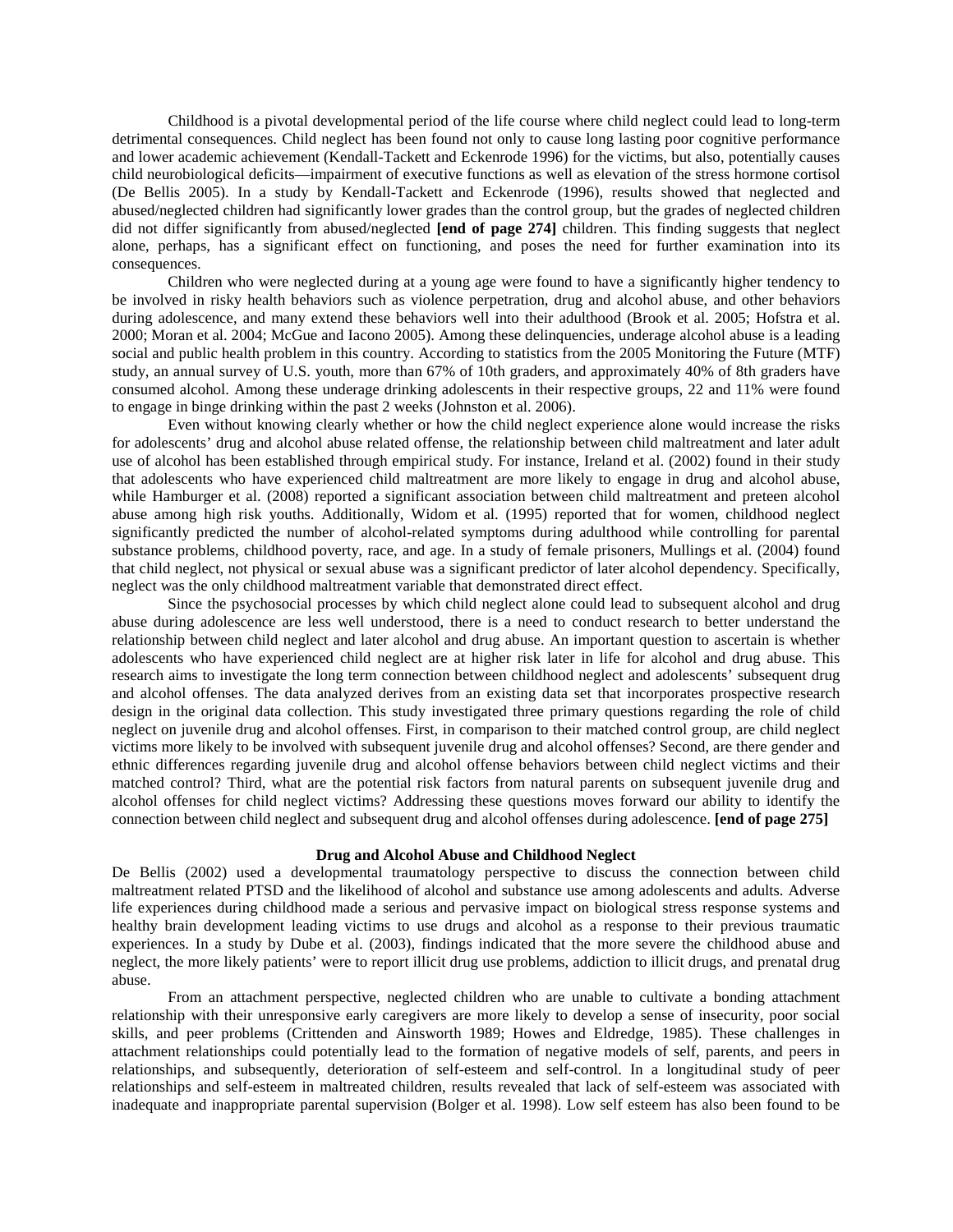connected to adolescent drug and alcohol abuse (Wild et al. 2004). Likewise, Pires and Jenkins (2007) found that parental rejection was positively related to adolescent illicit drug use. In response to a perceived loss of self-esteem and control, as well as a sense of hopelessness, adolescents were found more likely to use drugs as an avenue to ''escape'' from the realities of their daily lives (Newcomb and Harlow 1986).

In contrast to physically abused children, neglected children have more serious cognitive deficits, socializing problems, and appear to exhibit more internalizing behaviors instead of externalizing behaviors (Hildyard and Wolfe 2002). Since childhood neglect is associated with effects that are often unique from childhood abuse but no less severe than the effects of physical and sexual abuse (Dubowitz 2007), there is a dire need to conduct research that would distinguish the long term impact of neglect alone on a child from that of other forms of maltreatment. While Widom and White (1997) discovered that childhood maltreatment is significantly related to adult alcoholism and substance abuse, they did not however examine these behaviors during their critical developmental phase—adolescence, which could very likely shed light on the various pathways that child neglect may lead to drug and alcohol abuse over the entire maturity period from childhood to adulthood. This consideration leads to some interesting questions; could the effect of child neglect directly link to adolescent substance abuse behaviors? Could such health risk behaviors place them at higher risk of being involved with the juvenile justice system by being arrested for juvenile drug and alcohol offenses?

#### **Parental Risk Factors of Development Outcomes of Neglected Children**

Several risk factors such as parental substance abuse, parental mental health issues, and the presence of domestic violence at home prevent parents from **[end of page 276]** assuming parenting tasks and responsibilities. It would be intriguing to investigate whether this could further aggravate the drug and alcohol issues for their neglected children and pose further negative impact on their healthy development.

Research has found that adolescents who had family members with alcohol or drug use problems were at increased risk for current substance abuse/dependence. It is likely that this factor could put adolescents who are abusing substances at a higher risk of arrest for juvenile drug and alcohol offenses (Kilpatrick et al. 2000). Likewise, parents or primary caregivers who have mental health issues can potentially pose serious threats to healthy child development due to their potential to be hostile, impulsive, inconsistent, and socially inappropriate making it difficult to provide appropriate care to their children (Vorrasi et al. 2005).

Children who have witnessed domestic violence, and experienced physical and sexual abuse not only exhibit higher levels of depressive and other traumatic symptoms (Graham-Bermann et al. 2009), but are significantly associated with preteen alcohol abuse initiation (Hamburger et al. 2008) and referral to juvenile court for delinquent behaviors (Herrera and McCloskey 2001). Therefore, it is possible that the presence of domestic violence may reduce the likelihood of caregivers to provide appropriate parenting to children. This exacerbates child neglect and adolescents begin to use drugs and alcohol to cope with life stressors.

#### **Personal Traits, Neglect, and Adolescent Drug and Alcohol Abuse**

Several personal traits have been linked to increased risks of adolescent drug and alcohol abuse. Male gender, older age, and minority status are known risk factors for adolescent drug and alcohol abuse. Varying results have been found in gender difference response and adaptation to child neglect relative to future drug and alcohol behaviors. Females seem to be more affected by victimization experience, although boys are more likely to be the target of child abuse and neglect (Dube et al. 2003). Horwitz et al. (2001) reported that adult females who have experienced childhood abuse and neglect have a higher tendency to abuse drugs and alcohol in comparison to female control groups. This is postulated to be a consequence of the tendency toward inward coping for female victims. With regard to age, research conducted by Kilpatrick et al. (2000) revealed that after controlling for other risk variables such as history of child abuse, PTSD, and family background, older age increased the risk of alcohol, marijuana, and hard drug abuse.

Outcomes based on race show that racial and ethnic differences exist in terms of psychosocial functioning and behavioral history (Vaughn et al. 2005; Vaughn et al. 2008). Kilpatrick et al. (2000) also found that African Americans, not Hispanics or Native Americans, were 3 times less likely to be substance dependent as compared to White Americans. These findings highlight the significance of including age, gender, and race in studying the effect of child neglect only on subsequent drug and alcohol abuse. **[end of page 277]** 

#### **Hypotheses**

In this study, it is hypothesized that victims of childhood neglect are more likely to be arrested for juvenile drug and alcohol offenses than their community matched pairs. Second, we expect that adolescents who are male, minority, and neglect victims are at greatest risks of being arrested for juvenile drug and alcohol offenses in the child neglect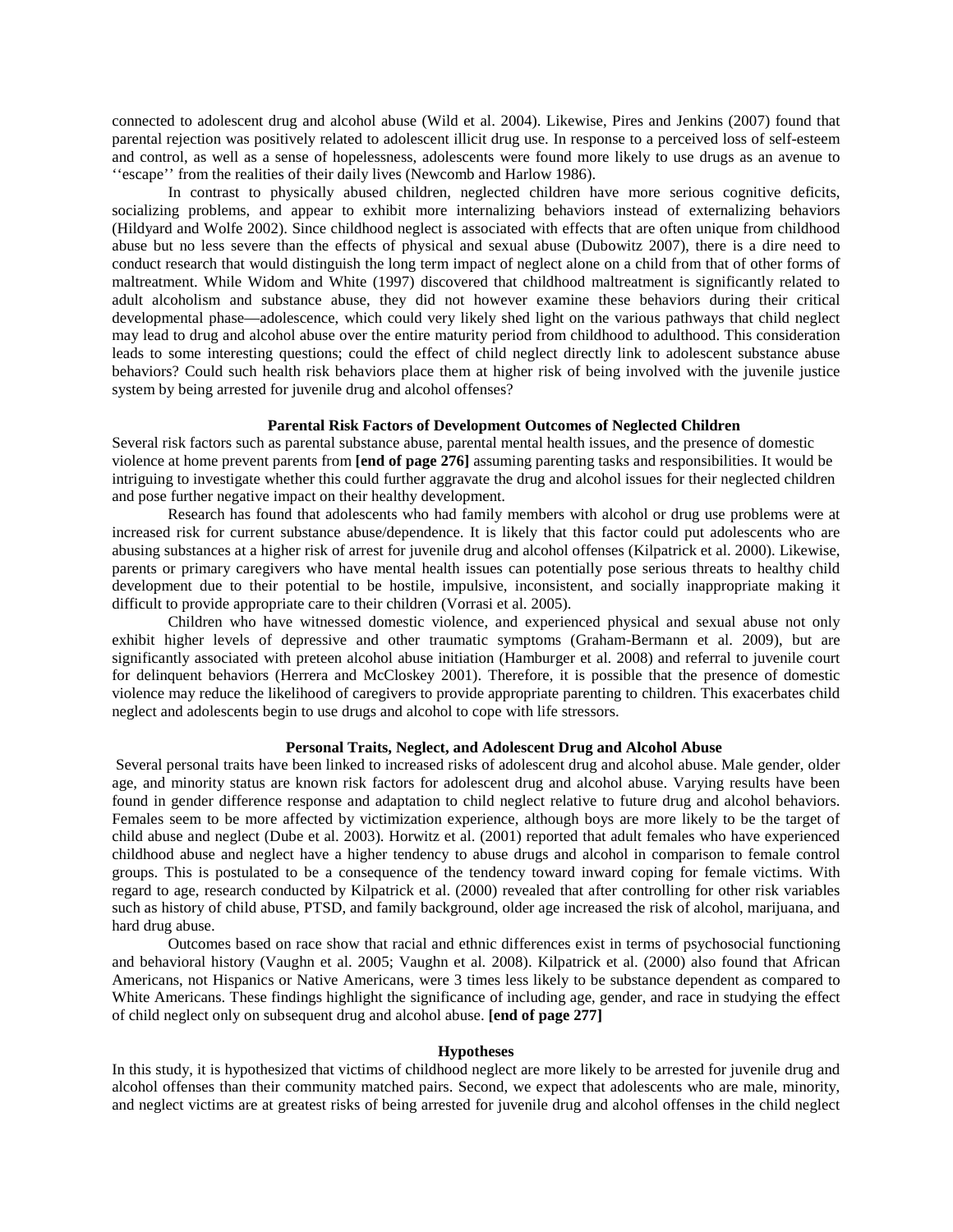and the control groups. Finally, we expect parental substance use, parental mental health issues, and presence of domestic violence will elevate the risk of being arrested for drug and alcohol violations for adolescent victims of childhood neglect.

#### **Method**

#### **Sample**

This study utilized data from prospective research, the ''Childhood Victimization and Delinquency, Adult Criminality, and Violent Criminal Behavior in a Large Urban County in the Northwest United States, 1980–1997'' by English and Widom (2003). It contains 877 substantiated cases of child abuse and neglect. The abuse/neglect sample was pulled from courthouse dependency records from 1980 to 1984. Dependency information was coded based on the Maltreatment Classification Coding Scheme (MCS) developed by Barnett et al. (1993). Based on each child's gender, age, race, and family socioeconomic status, 877 matched cases were identified from Department of Health birth records data. The arrest records were retrieved from multiple law enforcement offices from 1980 to 1997. Five hundred and two adolescents–251 childhood neglect-only victims and 251 community matched control were selected from the original data to conduct this study. Childhood neglect includes cases indicating1) parental failure to provide—food, clothing, shelter, medical, hygiene, 2) lack of supervision—lack supervision, environment, substitute care, 3) neglect with abandonment and no parent capable to provide care. The absence of parents or adequate legal guardians who could provide appropriate care for children was the major reason for the neglected children to come under the care of the child welfare system in this study ( $n = 212, 84.5\%$ ). Children who were victims of both child neglect and other types of child maltreatment were not included in this study.

#### **Study Variables**

The dependent variable for this study is the number of arrests for juvenile drug and alcohol offenses. Juvenile drug and alcohol related offenses include general or illegal possession of controlled substance, manufacturing, delivering, or trafficking of controlled substance, and minors in possession or purchasing of alcohol. Individual's age, gender, race, and residence census track socioeconomic information were used as demographic controls in sampling design to match child neglect victims and their community counterpart. There was no direct measure of individual family socioeconomic status in the data originally collected by English and Widom (2003). Additionally, potential risk factors from natural parents were explored as **[end of page 278]** contributors to the children's drug and alcohol offenses. Information about parental substance use, domestic violence at home, and parent mental health issues was examined. Parent risk factors were dichotomously coded (yes = 1).

#### **Analysis Strategy**

STATA 10.0 was used to conduct our analyses for this study. Univariate analyses were adopted to generate a profile of the study participants. Bivariate analyses were conducted to compare the differences between the neglected group and the control group on later involvement with juvenile drug and alcohol offense. Tobit regression analysis was performed to analyze future juvenile drug and alcohol offenses only for the neglect group given that parent information about the control group was not available in the data set.

Tobit analysis was employed because juvenile drug and alcohol offenses were relatively rare for most adolescents in the data set; most of the adolescents had a value of zero for this variable. Another rationale for the Tobit model was that juvenile drug and alcohol arrests represent repetitive and severe juvenile drug and alcohol abuse behaviors that elevate the chances of arrest for these offenses. The Tobit model is suitable to estimate the effects of the predictors on this latent dependent variable (Tobin 1958). Logistic regression analysis was not adopted because if the numbers of juvenile drug and alcohol offense were converted into a dichotomous variable to represent whether an arrest for juvenile drug and alcohol violation occurred, the variability in the original data would be lost resulting in a loss of information.

#### **Results**

#### **Descriptive Statistics**

Table 1 presents the demographic information of the study participants. The neglect and control groups are identical in their demographic characteristics. Overall, there were more males than females in this study sample. There were approximately two thirds White and one third minority youth. The data collection design captured any drug and alcohol violation under age 18. Over a quarter of natural parents had issues of substance abuse, one fifth had mental health problems and nearly 4% contended with domestic violence. Slightly more than half of the neglected children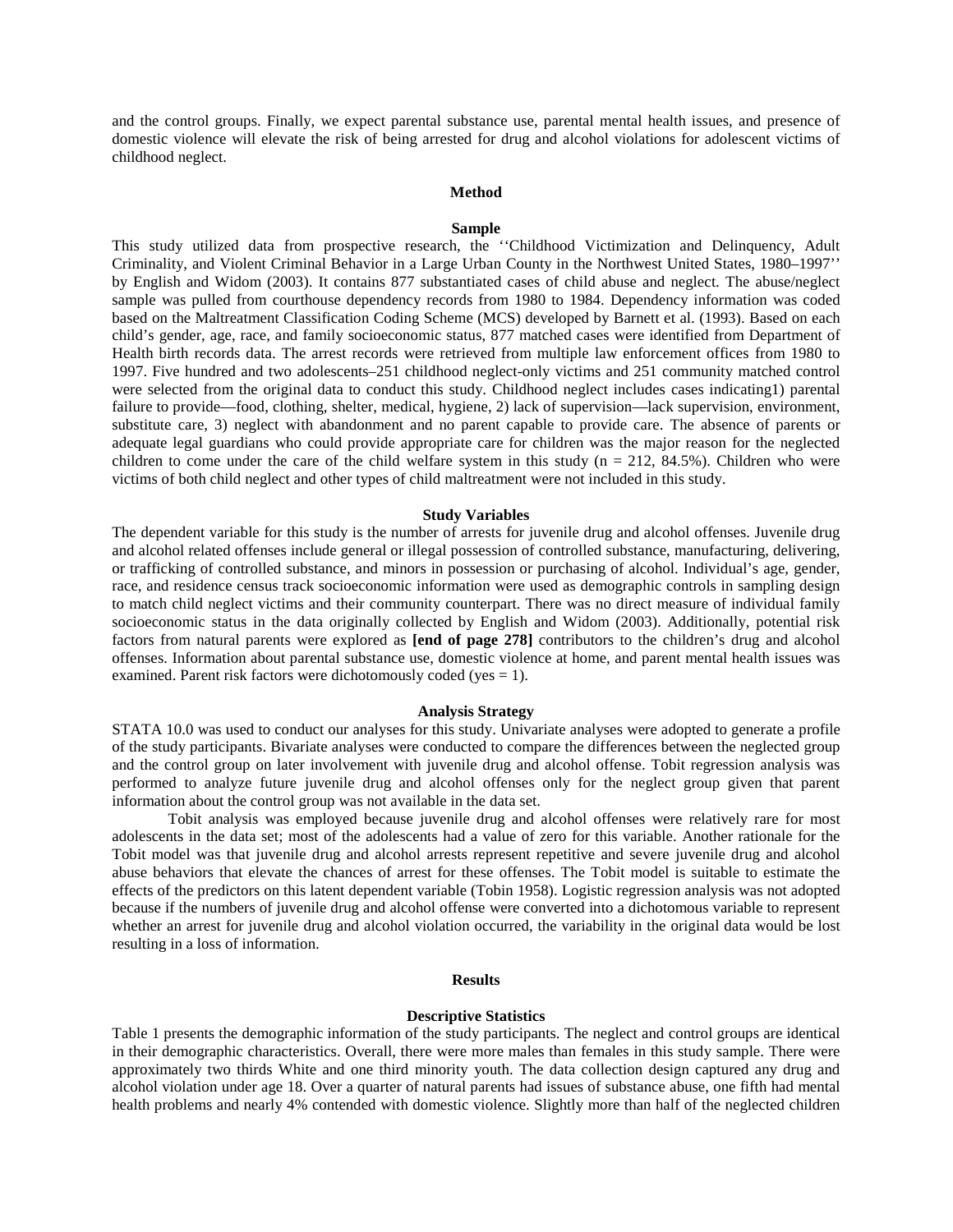were placed in foster care after dependency was substantiated. The average placement episodes were two with an average of 885 days in placement. However, the average length of placement varied widely  $(SD = 1073)$ .

The major research question in this study asked: Does neglecting the basics needs of children increase their future risk of juvenile drug and alcohol offense? In reviewing the juvenile arrest records, findings indicated that child neglect victims were significantly more likely to be involved with juvenile drug and alcohol related offense  $(X^2 = 6.67, p < 0.01)$  (see Table 2). Compared to the control group, the child neglect group was nearly 1.7 times more likely to commit juvenile drug and **[end of page 279]** 

|                               | Neglect group |      |       | Control group |     | <b>Totals</b> |  |  |
|-------------------------------|---------------|------|-------|---------------|-----|---------------|--|--|
|                               | n             | %    | n     | %             | N   | %             |  |  |
| Gender                        |               |      |       |               |     |               |  |  |
| Male                          | 138           | 54.9 | 138   | 54.9          | 276 | 54.9          |  |  |
| Female                        | 113           | 45   | 113   | 45            | 226 | 45            |  |  |
| Ethnicity                     |               |      |       |               |     |               |  |  |
| White                         | 160           | 63.7 | 160   | 63.7          | 320 | 63.7          |  |  |
| African American              | 64            | 25.5 | 64    | 25.5          | 128 | 25.5          |  |  |
| Native Americans              | 23            | 9.2  | 23    | 9.2           | 46  | 9.2           |  |  |
| Other                         | 4             | 1.6  | 4     | 1.6           | 8   | 1.6           |  |  |
| Age (in years) $a$            |               |      |       |               |     |               |  |  |
| Mean                          | 23.86         |      | 23.80 |               |     |               |  |  |
| <b>SD</b>                     | 2.83          |      | 2.82  |               |     |               |  |  |
| <b>Parent characteristics</b> |               |      |       |               |     |               |  |  |
| Substance use                 |               |      |       |               |     |               |  |  |
| Yes                           | 69            | 27.5 |       |               |     |               |  |  |
| No                            | 182           | 72.5 |       |               |     |               |  |  |
| Mental health issues          |               |      |       |               |     |               |  |  |
| Yes                           | 50            | 19.9 |       |               |     |               |  |  |
| No                            | 201           | 80.1 |       |               |     |               |  |  |
| Domestic violence             |               |      |       |               |     |               |  |  |
| Yes                           | 9             | 3.6  |       |               |     |               |  |  |
| No                            | 242           | 96.4 |       |               |     |               |  |  |

**Table 1** Study participants characteristics  $(N = 502)$ 

 $A$  As of March 1, 1999

alcohol related offenses ( $RR = 1.67$ ). Thus, the first study hypothesis that victims of childhood neglect are more likely to be arrested for juvenile drug and alcohol offenses than their community matched pairs was confirmed. Additionally, among those who had a record of juvenile alcohol and drug offenses, the neglect group had higher average frequencies in violating juvenile drug and alcohol regulations than their matched control (mean = 3.69, SD  $= 2.97$  versus mean  $= 2.21$ , SD  $= 1.98$ ,  $t = 2.80$ ,  $p < .01$ ).

Our second hypothesis was partially supported: male adolescents had a higher percentage of being arrested for drug and alcohol related offenses. Among study participants, male child neglect victims were most likely to violate juvenile drug and alcohol regulations ( $X^2 = 5.48$ , p < .05). Compared to their control group counterpart, the neglect group was 1.6 times more likely to have problems with the law as juvenile drug and alcohol offenders ( $RR =$ 1.63). However, our hypothesis that ethnic minority status would contribute to higher percentages of violating juvenile drug and alcohol regulations was not supported. Although this study also identified ethnic group differences in terms of the effect of child neglect on later juvenile drug and alcohol offense, the difference was found only for the White **[end of page 280]**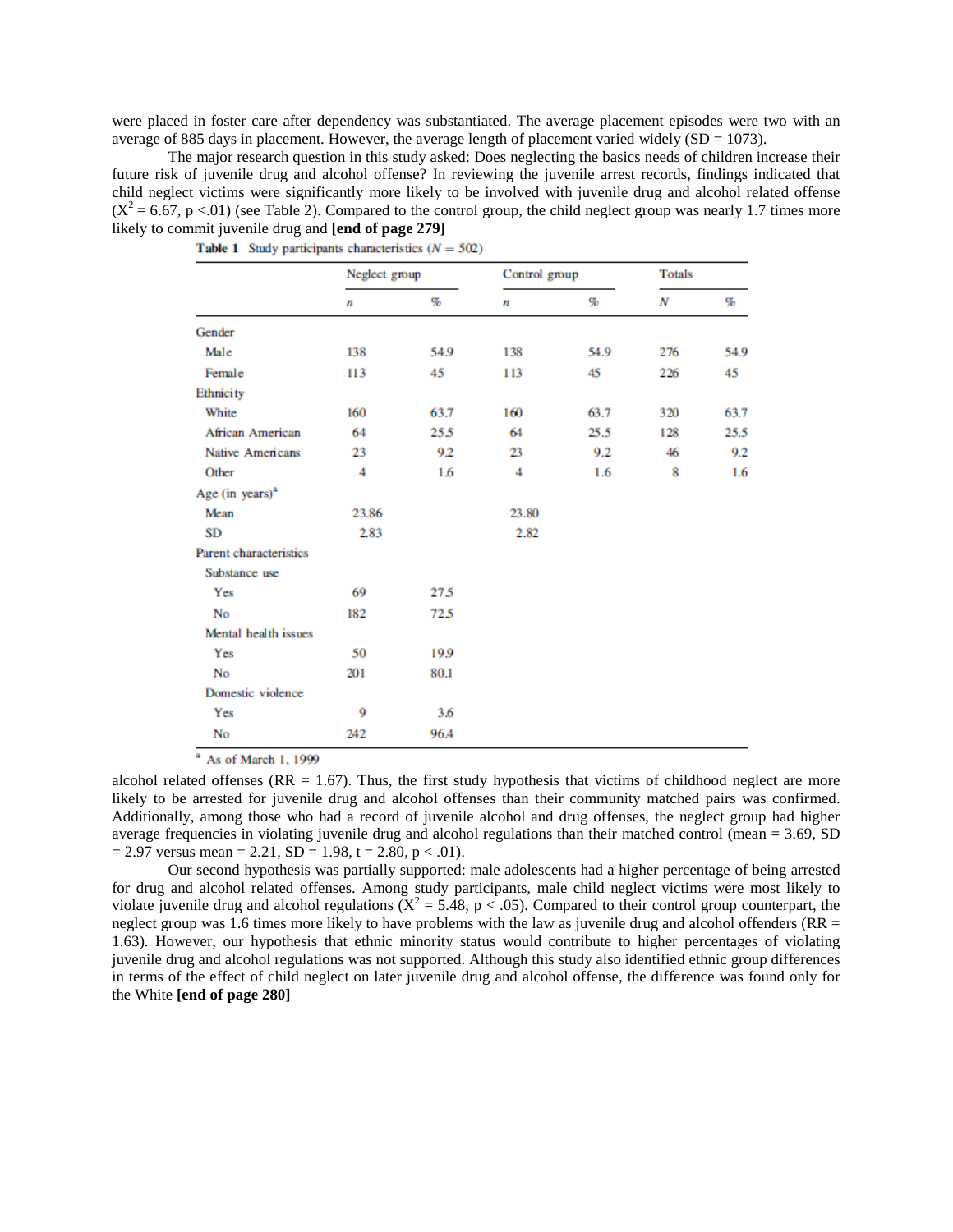|                               | Neglect<br>$n = 251 (%)$ | Control<br>$n = 251 (%)$ | $\mathbf{X}^2$ | Relative risk |
|-------------------------------|--------------------------|--------------------------|----------------|---------------|
| Drug and alcohol offenses**   | 21.9                     | 13.1                     | 6.67           | 1.67          |
| Gender                        |                          |                          |                |               |
| Male*                         | 31.9                     | 19.6                     | 5.48           | 1.63          |
| Female                        | 9.7                      | 53                       |                |               |
| Ethnicity                     |                          |                          |                |               |
| White*                        | 15.6                     | 8.1                      | 4.30           | 1.93          |
| African American <sup>†</sup> | 37.5                     | 23.4                     | 2.99           | 1.60          |
| Native Americans              | 26.1                     | 21,7                     |                |               |
| Other                         | 0.0                      |                          |                |               |

**Table 2** Comparison of percentage/liklihood of juvenile drug and alcohol offenses  $(N = 502)$ 

\*  $p < .05$ , \*\*  $p < .01$ , '  $p = .08$ 

adolescent group. Compared to the White matched control group, White neglected children were nearly two times more likely to commit drug and alcohol related crimes during adolescence  $(X^2 = 4.30, p < 0.05, RR = 1.93)$ . However, this relationship did not hold for other ethnic groups in this study. The study investigated other potential risk factors—characteristics from the individual child, their natural parents, and placement experience—that might contribute to juvenile drug and alcohol abuse of childhood neglect victims. There are a limited number of variables that could be included in this study as the data do not contain information about the family background of nonmaltreated children (see Table 3). Three variables appeared to be noteworthy for further exploration regarding association with later juvenile drug and alcohol offenses at the bivariate level: male gender ( $r = -.19$ ,  $p < .001$ ), domestic violence  $(r = .13, p < .05)$ , and minority status  $(r = .12, p = .06)$ .

#### **Result from Regression Analysis**

For comparison with the Tobit model, an ordinary least square regression analysis of the data from the neglected group was conducted (See Table 4). Previous literature has highlighted the significant impact from natural parents on adolescent substance use behaviors; consequently, parental characteristics as predictors in the regression model are included here. The result indicated that the model was significant ( $F(5, 245) = 3.47$ , p <.01). Gender was the only significant predictor of the numbers of juvenile drug and alcohol arrest ( $\beta$  = -.17, p <.01). Males were more likely to have higher frequencies of juvenile drug and alcohol violation than female. Interestingly, none of the parental characteristics appeared to be a significant predictor of later juvenile drug and alcohol offenses for child neglect victims. A Tobit analysis of the same set of data was conducted (See Table 5). The Tobit regression, which modeled the underlying propensity of juvenile drug and alcohol abuse had uncovered slightly different results  $(X^2 =$ 29.12, df = 5, p < .0001). First, larger effect sizes from the significant predictors were detected in the Tobit **[end of page 281]**

| <b>Table 3</b> Correlation of study variables for child neglect victims $(n = 251)$ |  |  |  |  |  |  |  |  |  |  |  |
|-------------------------------------------------------------------------------------|--|--|--|--|--|--|--|--|--|--|--|
|-------------------------------------------------------------------------------------|--|--|--|--|--|--|--|--|--|--|--|

|                                              |                  |          |                     |      | $\circ$ |
|----------------------------------------------|------------------|----------|---------------------|------|---------|
| Drug and alcohol offense <sup>1</sup>        |                  | $-.19**$ | $-.12$ <sup>1</sup> |      | $.13*$  |
| Gender (female = $1)^2$                      | $-.19**$         |          | $.13*$              |      |         |
| White versus others <sup>3</sup>             | $-.12^{\dagger}$ | $.13*$   |                     |      |         |
| Parent substance abuse <sup>4</sup>          |                  |          |                     |      | $22**$  |
| Parent mental health<br>is sues <sup>5</sup> |                  |          |                     |      |         |
| Domestic violence <sup>6</sup>               | $.13*$           |          |                     | 22** |         |

Table shows significant correlation only

\*  $p < .05$ , \*\*  $p < .01$ , †  $p = .06$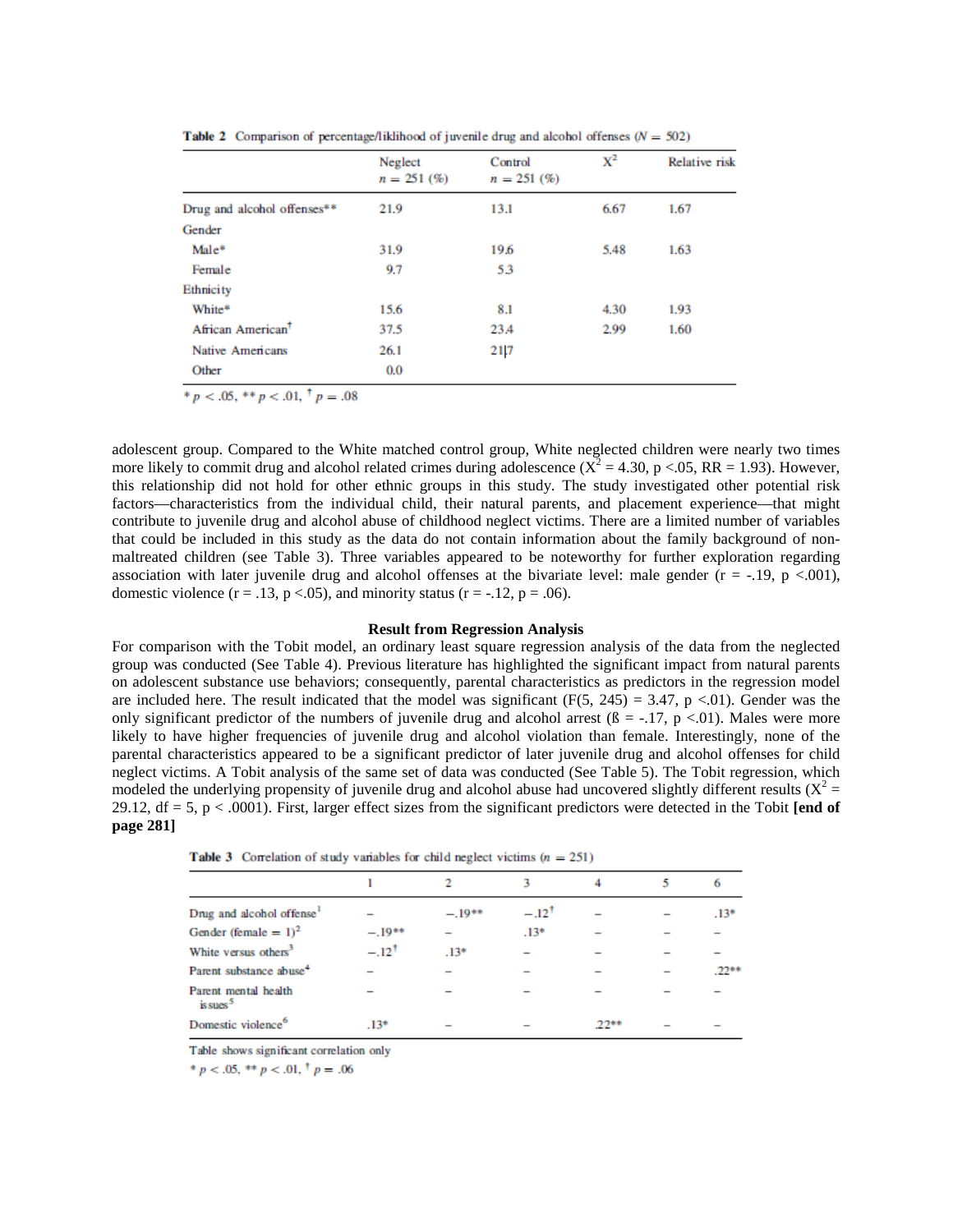| Coefficient | SE   |
|-------------|------|
| $-0.17$     | 0.26 |
| $-0.09$     | 0.27 |
| $-0.08$     | 0.29 |
| $-0.02$     | 0.32 |
| 0.15        | 0.70 |
| 1.42        | 0.24 |
|             |      |

Table 4 Ordinary least square regression estimates: number of juvenile drug and alcohol offenses among child neglect victims  $(n = 251)$ 

\*\*  $p < .01$ , \*\*\*\*  $p < .0001$ 

regression than those in the ordinary least square regression. For example, gender was a significant predictor of juvenile drug and alcohol offenses in both models. The regression coefficient for female gender was -0.17 while the corresponding coefficient in the Tobit model was -4.28. Second, the Tobit model revealed additional significant risk factors of juvenile drug and alcohol offenses. Ethnic minority status ( $\beta$  = -2.43, p <.05) and families plagued by domestic violence ( $\beta$  = 5.86, p <.05) were both significant predictors that increased the risk for later juvenile drug and alcohol offenses for neglected children. However, in terms of other parental risk factors on later juvenile drug and alcohol abuses, parental substance abuse and mental health issues did not have a statistically significant effect on propensity for juvenile arrest. Thus, the third study hypothesis was only partially supported in that domestic violence at home was a significant predictor of juvenile drug and alcohol offense for child neglect victims.

#### **Discussion**

Given that literature on child neglect only is scarce in contrast to child maltreatment, this study is among the first to conceptualize and investigate how child neglect alone **[end of page 282]** 

| Predictors                      | Coefficient | SE   |
|---------------------------------|-------------|------|
| Female (male)****               | $-4.28$     | 1.21 |
| White (Non-White)*              | $-2.43$     | 1.07 |
| Parental substance use          | $-1.03$     | 1.26 |
| Parental mental health problems | $-0.74$     | 1.39 |
| Domestic violence*              | 5.86        | 2.38 |
| (Constant)                      | $-1.46$     | 0.96 |
|                                 |             |      |

 $X^2 = 29.12$ ,  $df = 5$ ,  $p < .0001$ 

\*  $p < .05$ , \*\*\*\*  $p < .0001$ 

could result in subsequent alcohol and drug abuse. The unique contribution of the study is to utilize a prospective data set and empirically substantiate a set of detrimental effects from child neglect. Through the utilization of the Tobit model, this study confirms various factors that could have contributed to juvenile drug and alcohol violations for child neglect victims, and provides further research direction on the potential interaction effects of child neglect only, age, gender, and ethnicity.

Based on the review of theoretical and empirical literature, various contributing factors, from which childhood neglect could potentially lead to juvenile drug and alcohol abuse were identified. The result from this study confirms an adverse effect of child neglect in youth development. Child neglect victims had elevated risks of abusing drugs and alcohol during adolescence when compared to their matched controls as demonstrated by higher percentage of being arrested for juvenile drug and alcohol offenses. In addition, among those who had a record of juvenile alcohol and drug violations, the neglect victims had higher average frequencies in violating juvenile drug and alcohol regulations than their matched control. With the built-in matched control data collection design, this study confirms the negative effect from child neglect can extend beyond the influence of an individual's age, gender, race, and family socioeconomic status. These findings are similar to those from previous studies that adolescents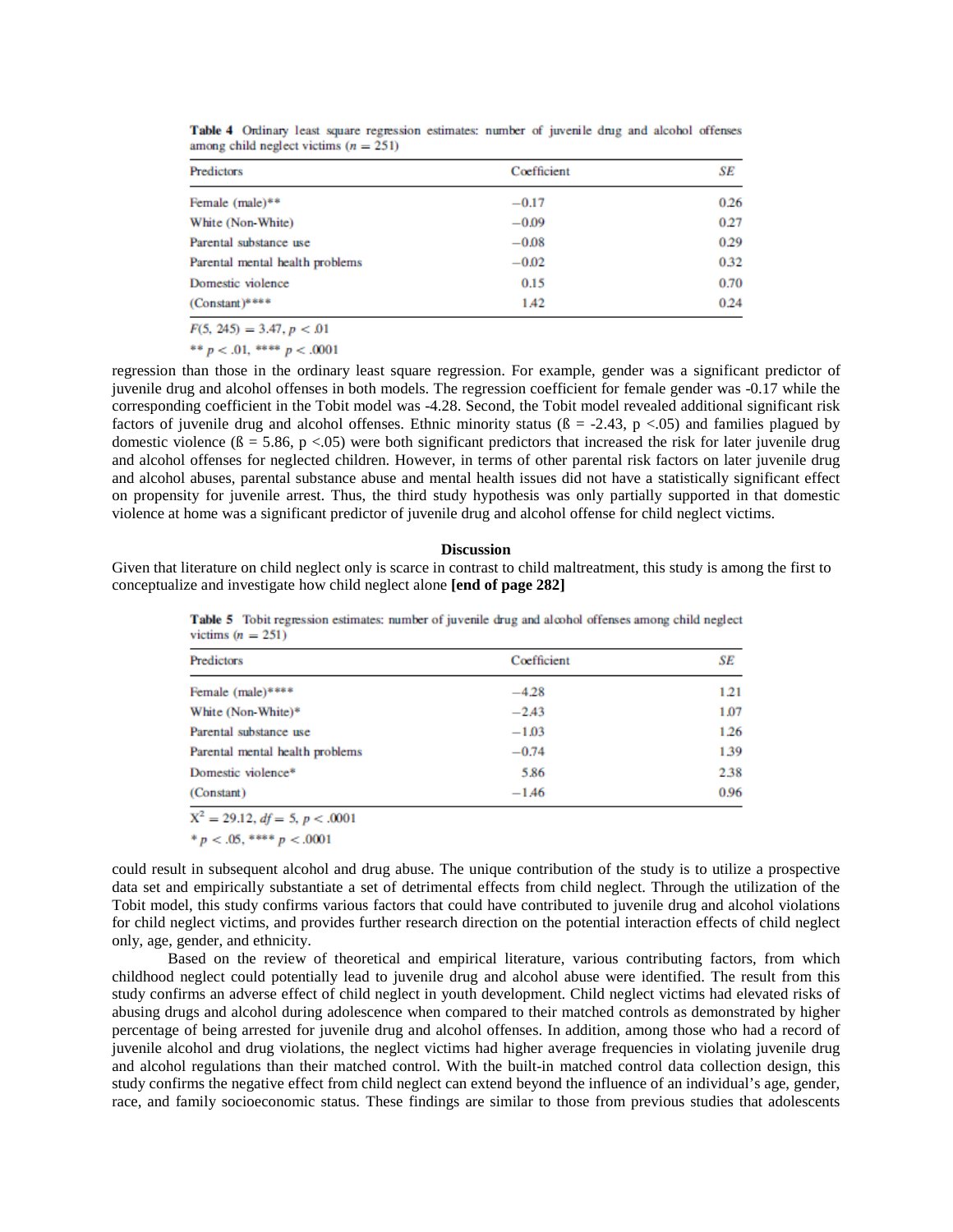with child abuse and/or neglect history are at significantly higher risk of using alcohol and illicit drugs (Harrier et al. 2001; Moran et al. 2004), engaging in dangerous drug-related activities (Lau et al. 2005), and other delinquency behaviors (Wall and Barth 2005).

#### **Gender Difference in Drug and Alcohol Abuse as a Response to Childhood Neglect**

In general, male adolescents and adults are more likely than their female counterparts to use alcohol or other drugs, and commit a drug and alcohol offense (Johnston et al. 2004; Widom and White 1997). This study confirms males are more likely than females to commit juvenile drug and alcohol offense in both the neglect victim and control groups. Although previous evidence suggests that the effects of child abuse and neglect could narrow the gender difference effects for subsequent **[end of page 283]** drug and alcohol offense (Horwitz et al. 2001; Schuck and Widom 2003; Widom and White 1997), our study found significant gender effect on juvenile drug and alcohol abuse behaviors for child neglect victims. Not only are boys at greater risk of being the target of child abuse and neglect, but childhood neglect also exercises greater negative influence on boys. Neglected boys were approximately 60% more likely to abuse drugs and alcohol during adolescence than their matched control group. The Tobit analysis yields similar findings and being male appeared to be a significant risk factor of juvenile drug and alcohol abuse for child neglect victims while controlling for other risk variables such as parental mental health issues, parental substance abuse, and presence of domestic violence at home. Similarly, Kirisci et al. (2001) revealed in their study that boys who were neglected during childhood were at greater risk for having used alcohol, marijuana, and tobacco, and for qualifying for a substance use disorder by age 19. Hamburger et al. (2008), similarly have reported heavy episodic drinking was related to childhood sexual abuse in boys, not girls.

For females, this study does not find any evidence that would suggest child neglect could significantly increase their risks of violating juvenile drug and alcohol regulations as compared to the matched control group. Widom et al. (1995), as well as Ireland and Widom (1994), found that neglected girls were at increased risk for subsequent alcohol problems during young adulthood, and that there was no relationship between childhood victimization and subsequent alcohol abuse found in men in their study. A possible explanation for these varying findings could be that girls are more discrete in their abuse and less volatile in behavior so that they do not come to the attention of police. Also it could be that law enforcement officials are less willing to arrest girls for this type of behavior and more likely to single out boys. This variation speaks to the fact that we need to continue to study child neglect as a separate construct because there are not enough studies signifying agreement or concurrence.

#### **Interaction Effect of Race and Child Neglect on Adolescent Drug and Alcohol Abuse**

Generally, minority status was one of the significant risk factors for juvenile drug and alcohol violations (Kilpatrick et al. 2000). Compared to community matched controls, childhood neglect functions equally for youth from various ethnic groups except for those who are White. An important question arises from these findings: why does child neglect appear to have more negative effects on White children than on other minority groups? The possible explanation could be that relative to White children, minority children are more challenged with various issues such as living in disadvantaged neighborhood, lower family income, and other risk factors, which appear to have cumulative negative effects on their healthy development (Gerard and Buehler 2004). As a result, child neglect would merely be one of the many negative life experiences for minority youth, and thus, its unique connection to the higher propensity to adolescent drug and alcohol abuse could be masked by other adverse life experiences. **[end of page 284]**

### **Influence from Natural Parent/Caregiver Problems**

Consistent with other research findings (Hamburger et al. 2008), the findings of this study demonstrate that domestic violence was a significant predictor of an elevated risk of being arrested for juvenile drug and alcohol abuse for neglect victims. In fact, domestic violence was the strongest predictor of juvenile drug and alcohol offenses in our study model for child neglect victims. Such findings also confirm the multiplicative negative effect from the interrelatedness of multiple forms of adverse childhood experience on children (Dong et al. 2004).

However, parent substance abuse and parental mental health issues were not significant risk factors of being arrested for juvenile drug and alcohol usage for former neglect victims, although these two factors have been well documented to increase negative developmental outcomes and risk behaviors for child maltreatment victims. These results are intriguing from a research and practice perspective, whereby there are several possible explanations to this finding. First, the majority of child neglect victims in this study were placed in the child welfare system due to the lack of an adequate caregiver. Consequently, child neglect victims might not have had the opportunity to model substance abuse behaviors from their absent caregivers. A second possible explanation is that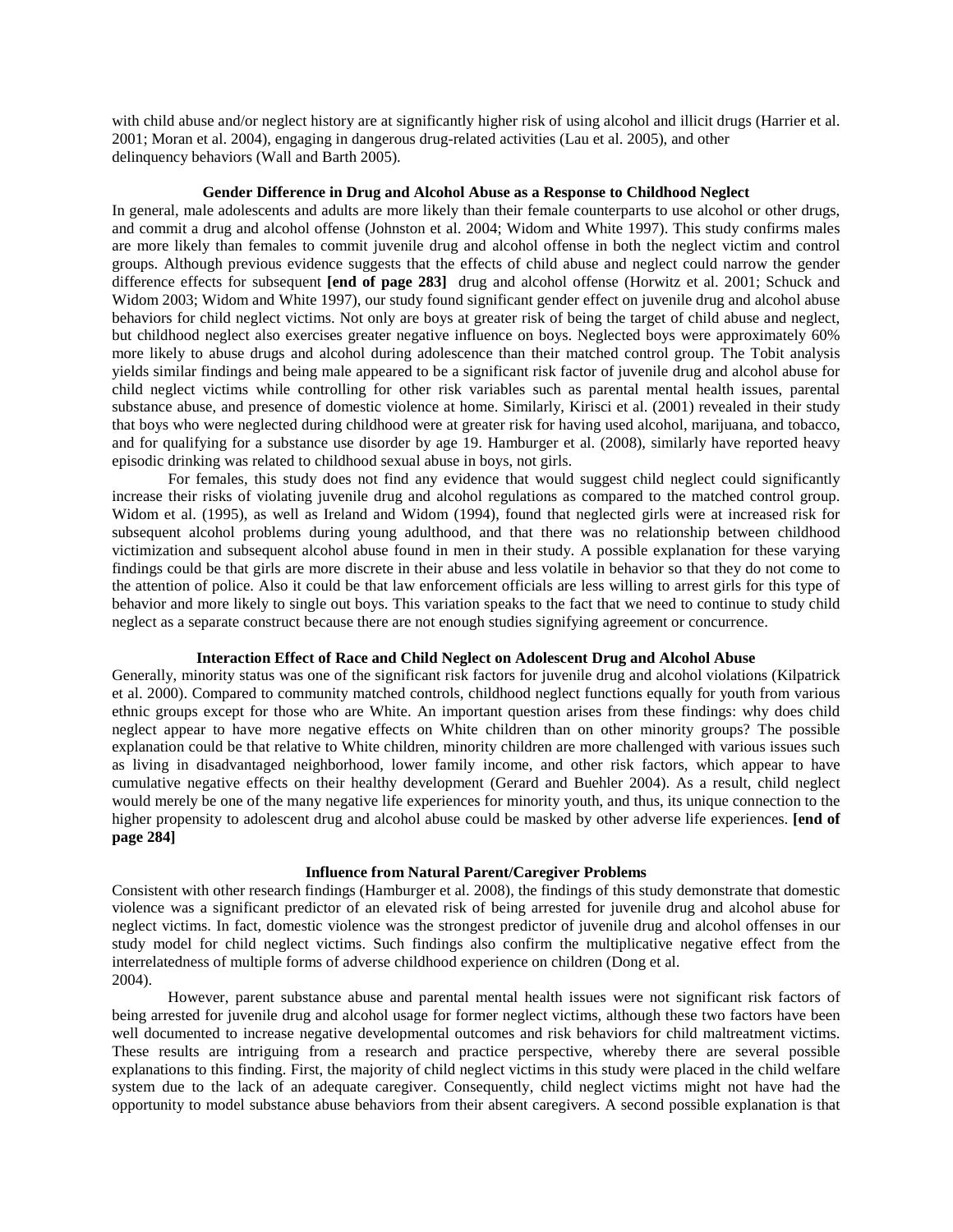child neglect victims might not want to model the substance abuse behaviors of their caregivers. Those who have personally experienced the effect of parental substance abuse may not wish to adopt such behaviors because of the personal pain they have endured. Finally, adolescence is the developmental stage in which an individual expands social networks independently from family. Many adolescents gain social support and model positive behaviors from their peers or other supportive adults instead of replicating their caregivers' behaviors.

Additionally parental mental health issues did not appear to be a significant predictor of juvenile drug and alcohol violations in this study. Since we do not know the mental health status of neglecting parents from this data, it is likely that mental health issues mainly inhibited parents' ability to provide care, rather than becoming abusive to their children. Instead of turning to use drug and alcohol, neglected children can be sympathetic of their parents' condition and become the caregiver to their parent. Also as we do not know if the recorded parent mental health issue was a prolonged or temporary condition; the data set could be limited in capturing its effect on the neglected child.

Overall, our findings further reinforce the idea that the etiology of child neglect and child abuse could be very different. Not only are the risk factors for child abuse and child neglect different, but also the risk factors that contribute to adverse developmental outcomes can also vary significantly. What contributes to undesirable behavioral outcomes of child neglect victims warrants more investigation in the future. These findings concur with the emphasis by researchers such as Dubowitz (2009, 2007) that there is a pressing need to study the behavioral and psychological responses of child neglect, independent from child abuse as the outcomes are very likely to be different.**[end of page 285]**

#### **Limitation**

The exclusive reliance on official records for both child maltreatment and arrest information only capture the child neglect cases which were so severe that they were brought into the child welfare system. In the same vein, the official juvenile arrest record was reflective of the severity and high propensity for adolescent drug and alcohol abuse behaviors. To fully understand the connection between child neglect and adolescent drug and alcohol abuse, future study might want to consider use a mixed method approach to conduct survey and in-depth interview to solicit information from adolescents.

Many other risk factors such as individual mental health information, of interest to researchers and practitioners, for child neglect and adolescent drug and alcohol abuse were not included in official records. As a result, there would be many significant risk factors for juvenile drug and alcohol abuse behaviors that were not available. Additionally, since the original data set does not include information on age at the time of child neglect, we could not control for this factor. Similarly, this current study was unable to model the predictors for juvenile drug and alcohol offenses for the non-neglected group due to the unavailability of family background variables. Likewise, the lack of information on family, peer, or school characteristics from the original data set limited the scope of the investigation.

#### **Implication for Future Research and Practice**

This study confirmed several risk factors that increase the likelihood of neglected adolescents being arrested for drug and alcohol violations. More research is needed to identify the risk and protective factors for juvenile drug and alcohol abuse among this vulnerable and under studied population. Specifically, the identification of the protective factors for child neglect victims would inform the design and delivery of effective intervention in child welfare services.

Findings from this study highlight that more study is needed to explore various responses from different gender and ethnic groups in order to understand the impact from child neglect. Furthermore, since parental mental health could represent a wide range of challenges that may impact their children in different ways, future study is required to further explore this important connection between different types of parental mental health issues and their various impact on child neglect victims.

#### **Implication for Practice**

Important implications for practice are highlighted in this study related to the needs of children and youth who experience child maltreatment. Child welfare has tried to encapsulated child abuse and neglect under the umbrella of maltreatment, a convenient shorthand, particularly in the areas of policy and practice. This study provides clear evidence of the need to make a distinction between abuse and neglect. There must be recognition of the potentially unique needs, outcomes, strengths and **[end of page 286]** challenges that are presented by children that are abused from those that are neglected. This understanding can better assist practitioners in targeting treatment efforts within settings that may be involved with these youth, e.g. child welfare settings, juvenile facilities, and drug and alcohol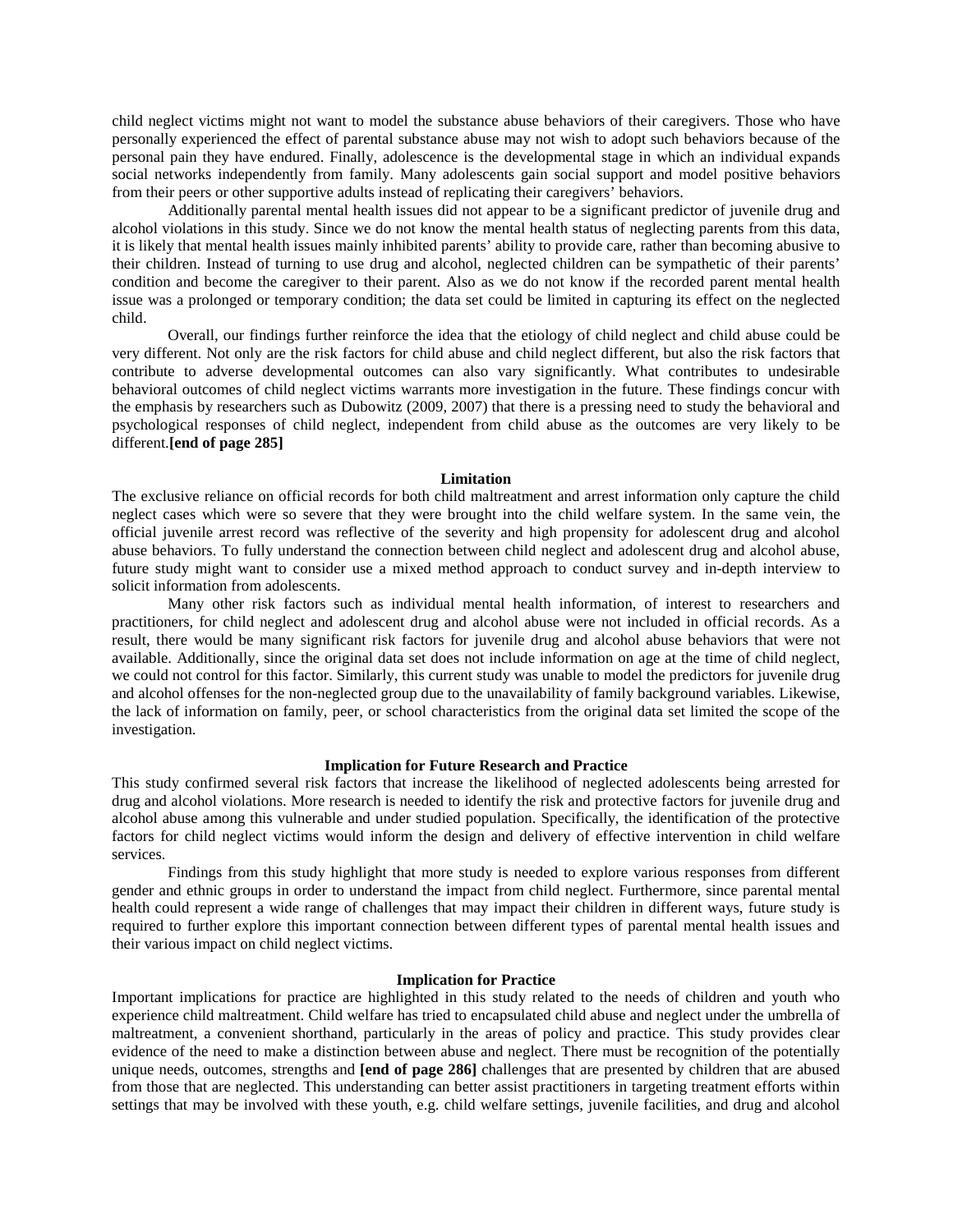treatment centers. This type of targeting must occur on two levels, first to determine if maltreatment has occurred and second to distinguish what type of maltreatment whether abuse, neglect or both have been experienced. Prior research indicates a high prevalence of maltreated youth within juvenile justice facilities (Jonson-Reid and Barth 2000; Malmgren and Meisel 2004; Stouthamer-Loeber et al. 2002) and evidence that the needs of maltreated youth may be qualitatively different from their non-maltreated counterparts in drug treatment facilities (Dennis and Stevens 2003) provides further support for making this important distinction.

Additional targeting efforts related to gender are suggested in this study. While there may be some inconsistency in the body of research related to gender and the effects of abuse and neglect, this study clearly shows a significant difference; approximately 60% of neglected boys were more likely to abuse drugs and alcohol during adolescence than their matched control group and were at greater risk for alcohol and drug related offenses. This suggests the need for practitioners to explore gender differences paying close attention to the fact boys may be more inclined to engage in behaviors that will involve alcohol and drug abuse and do so in a way that will cause them to be involved in the criminal justice system. Practice efforts therefore must be gender sensitive and specific to match the unique needs and behaviors of boys and girls.

The deleterious effects of maltreatment are widely reported in the literature and this study provides further confirmation of this fact. There is a clearly defined need for ongoing support and prevention efforts for children and families experiencing abuse and neglect. Approaches such as differential/alternative response offer a viable alternative whereby Child Protective Services can become involved with families before abuse or neglect is substantiated by providing needed supports and services. This approach has demonstrated success by providing individually tailored concrete services to families experiencing neglect through flexible funding and intense family engagement (Loman and Siegel 2005). Similar to differential/ alternative response, home visiting programs attempt to reach high risk families with infants and children (Howard and Brooks-Gunn 2010). The primary objective of home visitation is to engage families by providing emotional support, while improving parenting practices through information, and referrals to other resources (Howard and Brooks-Gunn 2010). Both approaches, differential/alternative response, and home visitation, provide targeted prevention to families at risk for abuse and neglect; however, as suggested by the findings of this study, continued efforts that support families to provide essential care for their children and services are needed.

This study has provided empirical evidence that child neglect is a detrimental form of child maltreatment and needs further study to determine its impact on child developmental issues. The association between child neglect and adolescent alcohol and drug abuse cannot be underestimated in its contribution to future development and behavioral problems. **[end of page 287]**

#### **Acknowledgements**

The data utilized in this study were made available by the Inter-University Consortium for Political and Social Research (ICPSR) and National Institute of Justice Data Resource Center. The data from Childhood Victimization and Delinquency, Adult Criminality, and Violent Criminal Behavior in a Large Urban County in the Northwest United States, 1980–1997 (English and Widom 2003) were originally collected by Diane J. English and Cathy Spatz Widom with funding support from National Institute of Justice (grant number 97-IJ-CX-0017).

#### **Conflict of interest**

Neither the collector of the original data, the funding agency, nor the ICPSR bears any responsibility for the analyses or interpretations in this study.

#### **References**

- Barnett, D., Manly, J. T., & Cicchetti, D. (1993). *Defining child maltreatment: The interface between policy and research*. Norwood, N.J.: Ablex.
- Behl, L. E., Conyngham, H. A., & May, P. F. (2003). *Trends in child maltreatment literature. Child Abuse and Neglect*, 27(2), 215–229.
- Bolger, K. E., Patterson, C., & Kupersmidt, J. B. (1998). Peer relationships and self-esteem among children who have been maltreated. *Child Development,* 69, 1171–1197.
- Brook, J. S., Balka, E. B., Rosen, Z., Brook, D. W., & Adams, R. (2005). Tobacco use in adolescence: Longitudinal links to later problem behavior among African American and Puerto Rican urban young adults. *Journal of Genetic Psychology*, 166, 133–151.

Child Welfare Information Gateway. (2010). *Child abuse and neglect fatalities: Statistics and interventions.* Retrieve on January 17, 2011 from http://www.childwelfare.gov/pubs/factsheets/fatality.cfm#children

Crittenden, P. M., & Ainsworth, M. D. (1989). *Child maltreatment and attachment theory.* Cambridge: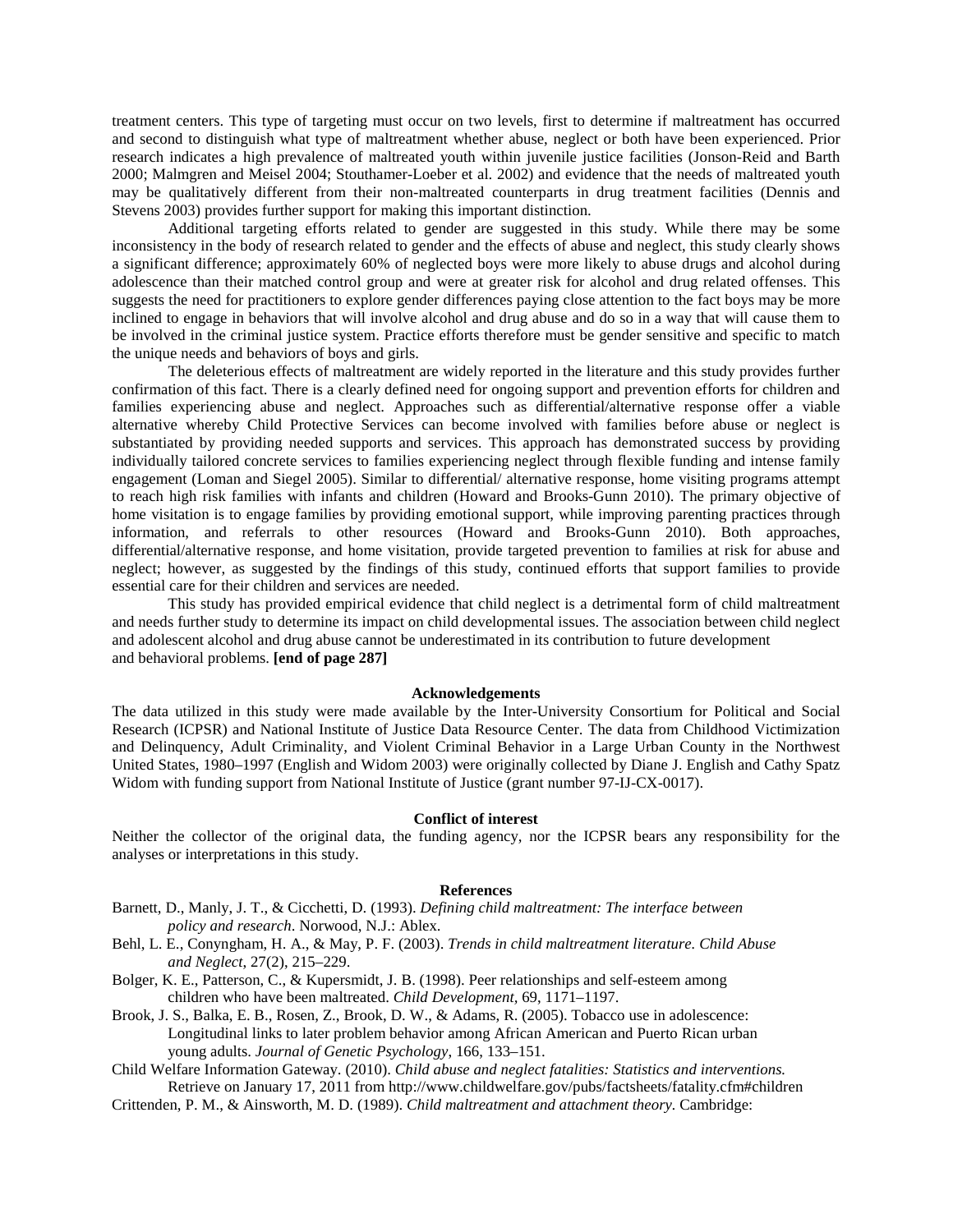Cambridge University Press.

- De Bellis, M. D. (2002). Developmental traumatology: A contributory mechanism for alcohol and substance use disorders. *Psychoneuroendocrinology*, 27, 155–170.
- De Bellis, M. D. (2005). The psychobiology of neglect. *Child Maltreatment,* 10(2), 150–172.
- Dennis, M. L., & Stevens, S. J. (2003). Maltreatment issues and outcomes of adolescents enrolled in substance abuse treatment [special issue]. *Journal of Child Maltreatment*, 8(1), 3–6.
- DePanfilis, D. (2006). *Child neglect: A guide for prevention, assessment and intervention.* Retrieved on January 17, 2011 from http://www.childwelfare.gov/pubs/usermanuals/neglect/chaptertwo.cfm
- Dong, M., Anda, R. F., Felitti, V. J., Dube, S. R., Williamson, D. F., Thompson, T. J., et al. (2004). The interrelatedness of multiple forms of childhood abuse, neglect, and household dysfunction. *Child Abuse and Neglect*, 28, 771–784.
- Dube, S. R., Dong, M., Chapman, D. P., Giles, W. H., Anda, R. F., & Felitti, V. J. (2003). Childhood abuse, neglect, and household dysfunction and the risk of illicit drug use: The adverse childhood experiences study. *Pediatrics*, 111, 564–572.
- Dubowitz, H. (2007). Understanding and addressing the ''neglect of neglect:'' Digging into the molehill. *Child Abuse and Neglect*, 31, 603–606.
- Dubowitz, H. (2009). Tackling child neglect: A role for pediatricians. *Pediatric Clinics of North America*, 56, 363–378.
- English, D. J., & Widom, C. S. (2003). *Childhood victimization and delinquency, adult criminality, and violent criminal behavior in a large urban county in the northwest united states,* 1980–1997 [Computer file]. ICPSR version. Seattle, WA: State of Washington, Department of Social and Health Services, Office of Children's Administration Research [producer], 2002. Ann Arbor, MI: Interuniversity Consortium for Political and Social Research [distributor].
- Gaudin, J. M. (1999). Child neglect: Short-term and long-term outcomes. In H. Dubowitz (Ed.), *Neglected children: Research, practice, and policy* (pp. 89–108). Thousand Oaks, CA: Sage.
- Gerard, J. M., & Buehler, C. (2004). Cumulative environmental risk and youth problem behavior. *Journal of Marriage and Family,* 66(3), 702–720.
- Graham-Bermann, S. A., Gruber, G., Howell, K. H., & Girz, L. (2009). Factors discriminating among profiles of resilience and psychopathology in children exposed to intimate partner violence (IPV). *Child Abuse and Neglect*, 33(9), 648–660. **[end of page 288]**
- Hamburger, M., Leeb, R., & Swahn, M. (2008). Childhood maltreatment and early alcohol use among high-risk adolescents. *Journal of Studies on Alcohol and Drugs*, 69, 291–295.
- Harrier, L. K., Lambert, P. L., & Ramos, V. (2001). Indicators of adolescent drug users in a clinical population. *Journal of Child and Adolescent Substance Abuse,* 10, 71–87.
- Herrera, V., & McCloskey, L. (2001). Gender differentials in the risk for delinquency among youth exposed to family violence. *Child Abuse and Neglect*, 25, 1037–1051.
- Hildyard, K. L., & Wolfe, D. A. (2002). Child neglect: Developmental issues and outcomes. *Child Abuse and Neglect,* 26(6–7), 679–695.
- Hofstra, M. B., Van der Ende, J., & Verhulst, F. C. (2000). Continuity and change of psychopathology from childhood into adulthood: A 14-year follow-up study. *Journal of the American Academy of Child and Adolescent Psychiatry*, 39, 850–858.
- Horwitz, A. V., Widom, C. S., McLaughlin, J., & White, H. R. (2001). The impact of childhood abuse and neglect on adult mental health: *A prospective study. Journal of Health and Social Behavior*, 42(2), 184–201.
- Howard, K. & Brooks-Gunn, J. (2010). The role of home-visiting programs in preventing child abuse and neglect. *The Future of Children Journal*, 19, 119–146. Retrieved on June 18, 2010 from http://futureofchildren.org/futureofchildren/publications/docs/19\_02\_FullJournal.pdf
- Howes, C., & Eldredge, R. (1985). Responses of abused neglected, and non-maltreated children to the behaviors of their peers. *Journal of Applied Developmental Psychology*, 6, 21–270. Ireland, T. O., Smith, C., & Thornberry, T. P. (2002). Developmental issues in the impact of child maltreatment on later delinquency and drug use. *Criminology,* 40, 359–400.
- Ireland, T., & Widom, C. S. (1994). Childhood victimization and risk for alcohol and drug arrests. *Substance Use and Misuse*, 29, 235–274.
- Johnston, L. D., O'Malley, P. M., Bachman, J. G., & Schulenberg, J. E. (2004). *Monitoring the Future: National survey results on drug use*, 1975–2003. *Volume I: Secondary school students (NIH Publication* No. 04-5507). Bethesda, MD: National Institute on Drug Abuse.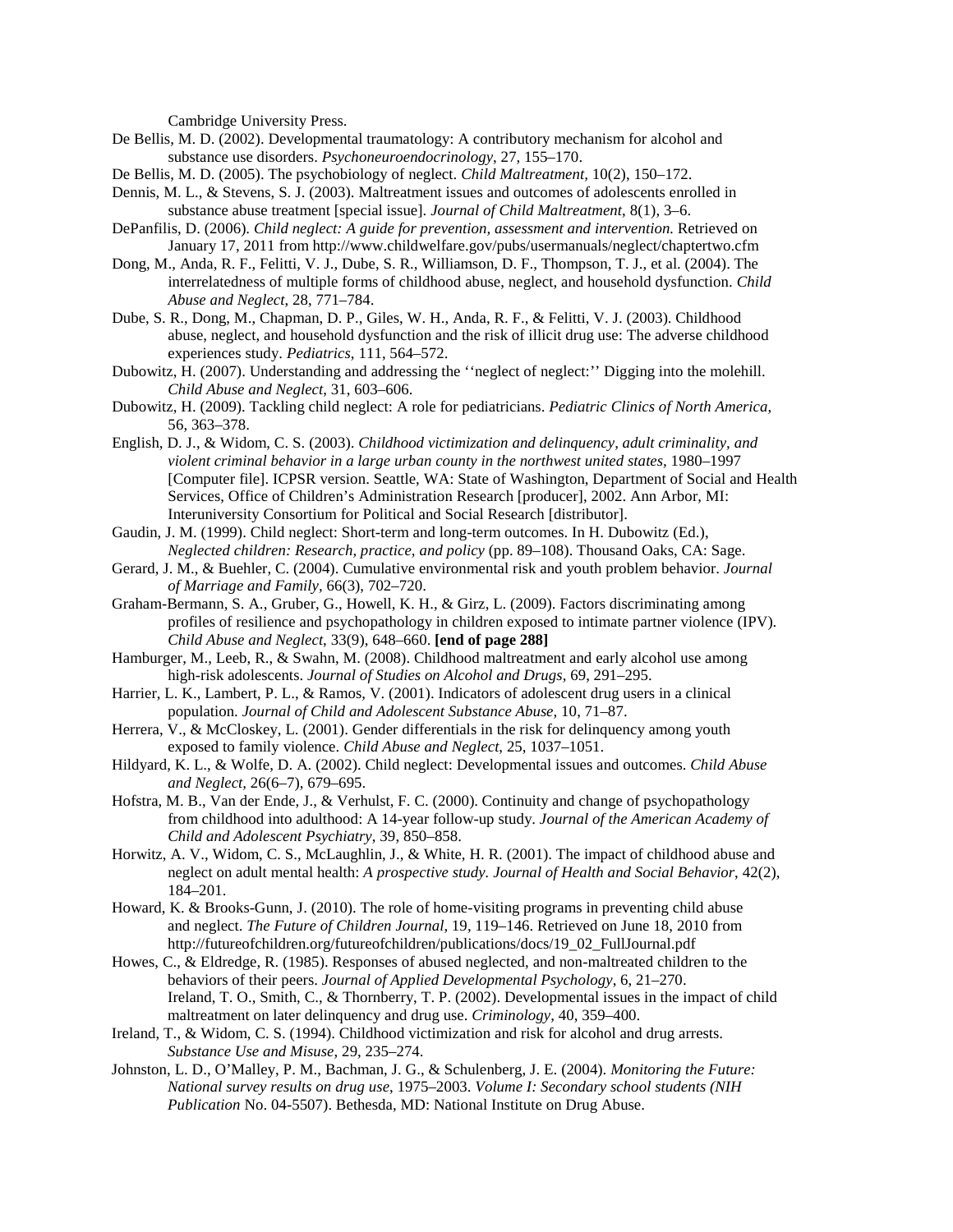- Johnston, L. D., O'Malley, P. M., Bachman, J. G., & Schulenberg, J. E. (2006). *Monitoring the future: National results on adolescent drug use: Overview of key findings, 2005 (NIH Publication No. 06-5882).* Bethesda, MD: National Institute on Drug Abuse.
- Jonson-Reid, M., & Barth, R. (2000). From maltreatment report to juvenile incarceration: The role of child welfare services. *Child Abuse and Neglect,* 24(4), 505–520.
- Kendall-Tackett, K. A., & Eckenrode, J. (1996). The effects of neglect on academic achievement and disciplinary problems: A developmental perspective. *Child Abuse and Neglect*, 20(3), 161–169.
- Kilpatrick, D. G., Acierno, R., Saunders, B., Resnick, H. S., Best, C. L., & Schnurr, P. P. (2000). Risk factors for adolescent substance abuse and dependence: Data from a national sample. *Journal of Consulting and Clinical Psychology*, 68, 19–30.
- Kirisci, L., Dunn, M. G., Mezzich, A. C., & Tarter, R. E. (2001). Impact of parental substance use disorder and child neglect severity on substance use involvement in male offspring*. Prevention Science*, 2(4), 241–255.
- Lau, J., Kim, J. H., Tsui, H.-Y., Cheung, A., Lau, M., & Yu, A. (2005). The relationship between physical maltreatment and substance use among adolescents: A survey of 95, 788 adolescents in Hong Kong. *Journal of Adolescent Health,* 37(2), 110–119.
- Loman, L. A., & Siegel, G. L. (2005). Alternative response in Minnesota: Findings of the program evaluation. *Protecting Children,* 20(2&3), 78–92.
- Malmgren, K., & Meisel, S. (2004). Examining the link between child maltreatment and delinquency for youth with emotional and behavioral disorders. *Child Welfare*, 83(2), 175–188.
- McGue, M., & Iacono, W. G. (2005). The association of early adolescent problem behavior with adult psychopathology. *American Journal of Psychiatry*, 162(6), 1118–1124.
- McSherry, D. (2007). Understanding and addressing the ''neglect of neglect'': Why are we making a mole-hill out of a mountain? *Child Abuse and Neglect,* 31(6), 607–614.
- Moran, P. B., Vuchinich, S., & Hall, N. K. (2004). Associations between types of maltreatment and substance use during adolescence. *Child Abuse and Neglect*, 28, 565–574.
- Mullings, J., Hartley, D., & Marquart, J. (2004). Exploring the relationship between alcohol use, childhood maltreatment, and treatment needs among female prisoners. *Substance Use and Misuse*, 39(2), 277–305.
- Newcomb, M. D., & Harlow, L. L. (1986). Life events and substance use among adolescents. Mediating effects of perceived loss of control and meaninglessness in life. *Journal of Personality and Social Psychology*, 51, 564–577. **[end of page 289]**
- Ney, P. G., Fung, T., & Wickett, A. R. (1994). The worst combinations of child abuse and neglect. *Child Abuse and Neglect*, 18, 705–714.
- Pires, P., & Jenkins, J. (2007). A growth curve analysis of the joint influences of parenting affect, child characteristics and deviant peers on adolescent illicit drug use. *Journal of Youth and Adolescence,* 36, 169–183.
- Schuck, A., & Widom, C. (2003). Childhood victimization and alcohol symptoms in women: An examination of protective factors. *Journal of Studies on Alcohol*, 64(2), 247–256.
- Schumacher, J. A., Slep, A. M. S., & Heyman, R. E. (2001). Risk factors for child neglect. *Aggression and Violent Behavior*, 6, 231–254.
- Stouthamer-Loeber, M., Loeber, R., Wei, E., Farrington, D. P., & Wikstrom, P. H. (2002). Risk and promotive effects in the explanation of persistent serious delinquency in boys. *Journal of Consulting and Clinical Psychology,* 70, 111–123.
- Thompson, R. (2010). Maltreatment and mental health care: Focusing on child neglect. *Psychiatric Services*, 61, 96.
- Tobin, J. (1958). Estimation of relationships for limited dependent variables. *Econometrica*, 26, 24–36. U.S. Department of Health & Human Services (USDHHS). (2009). *Child maltreatment* 2009. Retrieve on January 18, 2011 from http://www.acf.hhs.gov/programs/cb/stats\_research/index.htm#can
- Vaughn, M. G., Howard, M. O., Foster, K., Dayton, M., & Zelner, J. (2005). Substance use in a statewide population of incarcerated youth*. Journal of Evidence-Based Social Work,* 2, 155–173.
- Vaughn, M. G., Wallace, J. M., Davis, L. E., Fernandes, G. T., & Howard, M. O. (2008). Variations in mental health problems, substance use, and delinquency between African American and Caucasian juvenile offenders: Implications for reentry services. *International Journal of Offender Therapy and Comparative Criminology,* 52, 311–329.
- Vorrasi, J. A., de Lara, E., & Bradshaw, C. P. (2005). Psychological maltreatment. In A. Giadino & R.